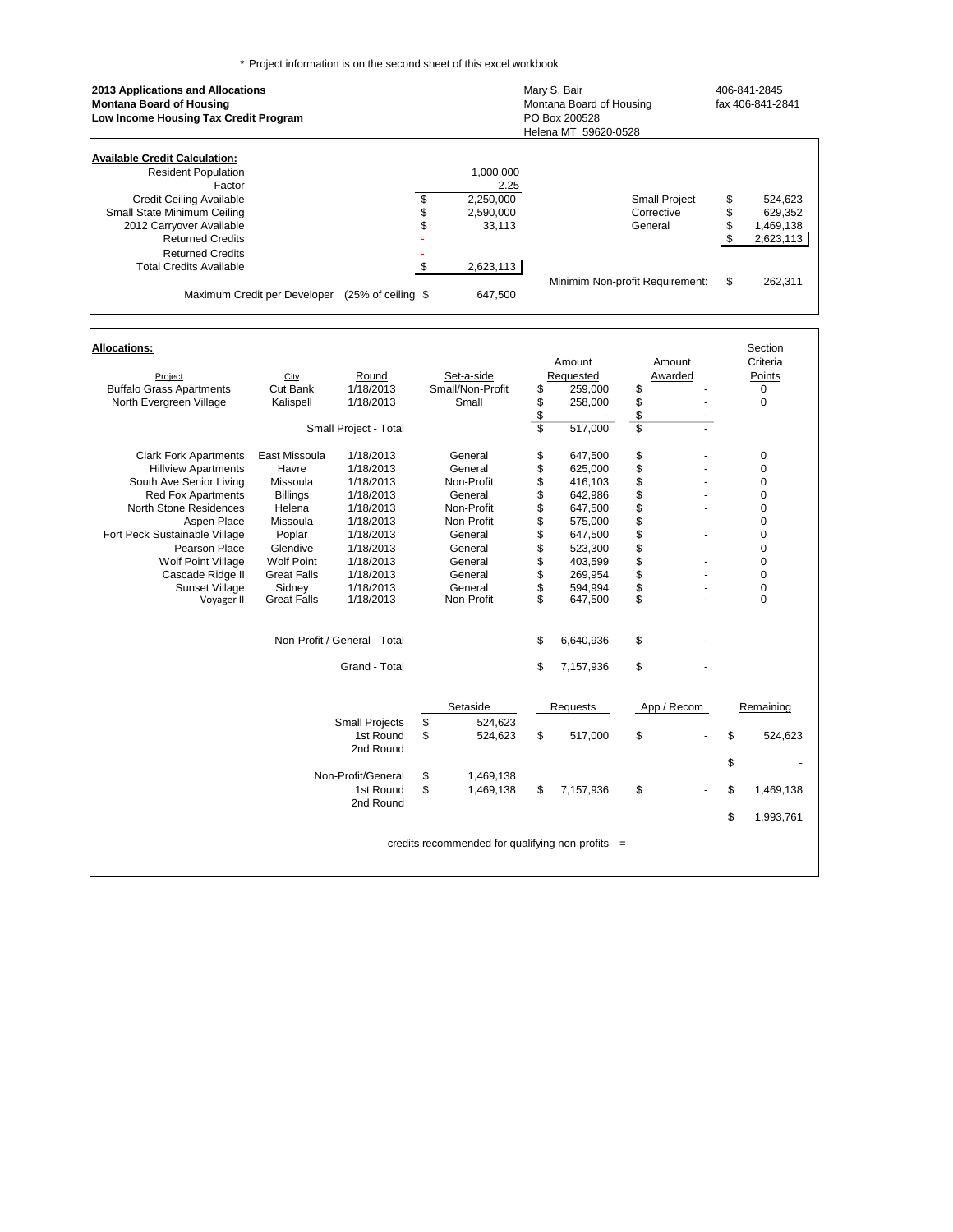| <b>Applications not Allocated/Withdrawn</b> |                                                                              | \$<br>\$             | Amount<br>Requested | \$<br>\$<br>\$<br>\$<br>\$<br>\$<br>\$ | Criteria<br>Points<br>0<br>0<br>0<br>0<br>0<br>0<br>0 |
|---------------------------------------------|------------------------------------------------------------------------------|----------------------|---------------------|----------------------------------------|-------------------------------------------------------|
|                                             | <b>Total Applications not Funded</b>                                         | \$<br>\$<br>\$<br>\$ |                     | \$<br>\$<br>$\,$                       | 0<br>0<br>$\mathbf 0$                                 |
| <b>Applications not Ranked</b>              |                                                                              | \$<br>\$             |                     |                                        |                                                       |
|                                             | <b>Total Applications not Ranked</b><br><b>Grand Total Credits Requested</b> | \$<br>\$             | 7,157,936           |                                        |                                                       |

\* Project information is on the second sheet of this excel workbook

L:\MultiFamily\LIHTC\ANNUAL APPLICATION AND ALLOCATIONS SUMMARY\[2013 Tax Credit Projects.xls]Summary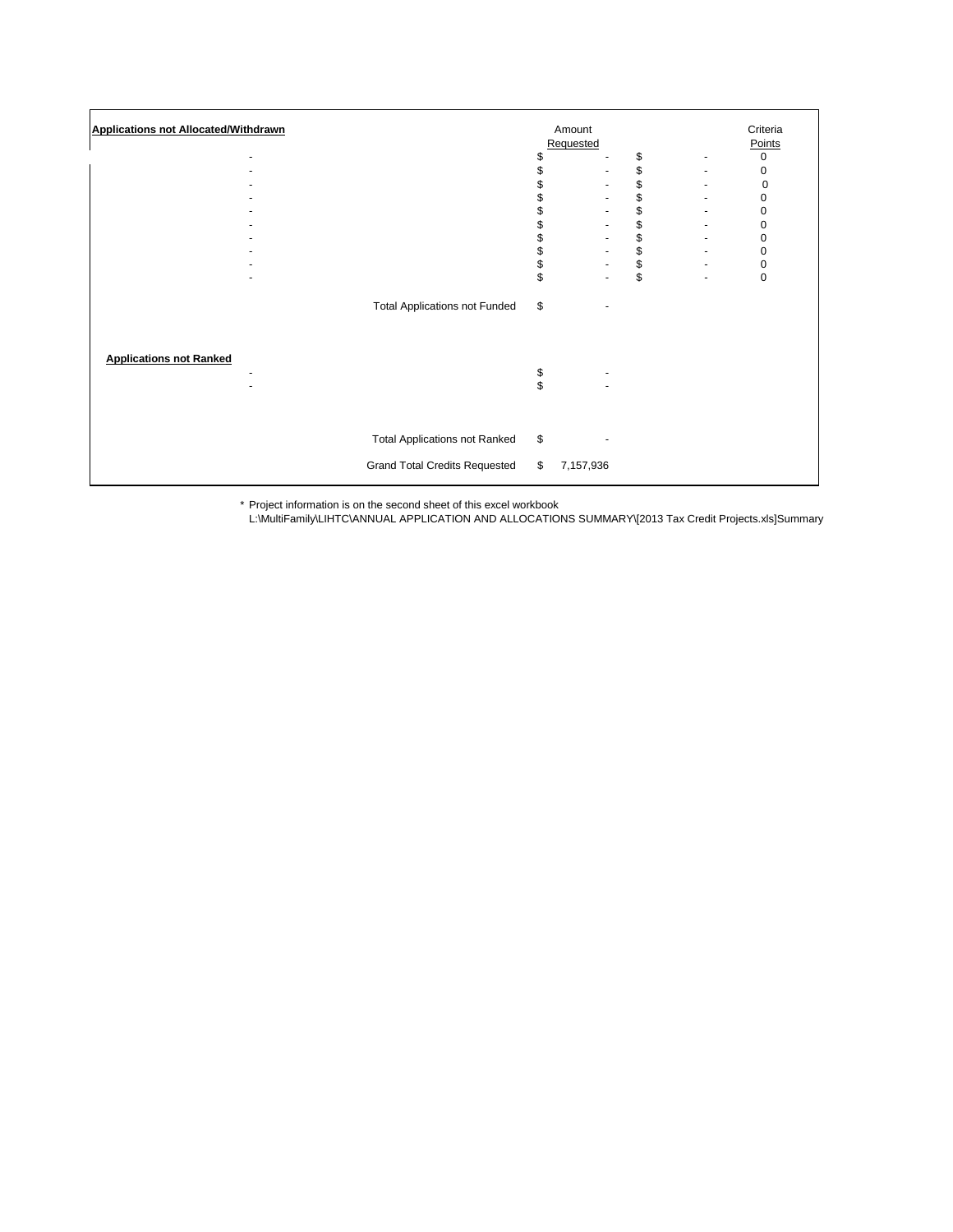## **Montana Board of Housing Low Income Housing Tax Credit Program 2013 Projects**

| Submission | Board     |                                  |                                                   |                    |                  | Type of   | <b>Total Project</b> | Type of               | Credit      | Credit  |                 | Low Income Units: |    |    |     |                                                         |       |
|------------|-----------|----------------------------------|---------------------------------------------------|--------------------|------------------|-----------|----------------------|-----------------------|-------------|---------|-----------------|-------------------|----|----|-----|---------------------------------------------------------|-------|
|            |           |                                  |                                                   |                    |                  |           |                      |                       |             |         |                 |                   |    |    |     |                                                         | Total |
| Deadline   | Mtg Date  | Project Name                     | Address                                           | City               | Setaside         | Credits   | Costs                | Housing               | Requested   | Awarded | County          |                   |    |    |     | Eff 1-Bdrm 2-bdrm 3-bdrm 4-bdrm 5-bdrm Mgr Market units |       |
|            |           |                                  |                                                   |                    |                  |           |                      |                       |             |         |                 |                   |    |    |     |                                                         |       |
| 1/18/2013  | 4/22/2013 | <b>Buffalo Grass Apartments</b>  | TBD 2nd Street NE                                 | Cut Bank           | Small/Non-Profit | New const | 2.426.101            | Family                | 259,000     |         | - Glacier       |                   |    |    |     |                                                         |       |
| 1/18/2013  | 4/22/2013 | North Evergreen Village          | 1173 Trumble Creek Rd                             | Kalispell          | Small            | New const | 3.257.770            | Family                | \$258,000   |         | - Flathead      |                   |    |    |     |                                                         |       |
| 1/18/2013  | 4/22/2013 | <b>Clark Fork Apartments</b>     | TBD Hwy 200 East                                  | East Missoula      | General          | New const | 6.773.820            | Family                | 647,500     |         | - Missoula      |                   | 16 | 12 | 12  |                                                         |       |
| 1/18/2013  | 4/22/2013 | <b>Hillview Apartments</b>       | 1280 10th St West                                 | Havre              | General          | Acq/Rehab | 7,209,087            | Family                | 625,000     |         | $-$ Hill        |                   | õ  |    | 24  | 12                                                      | 52    |
| 1/18/2013  | 4/22/2013 | South Ave Senior Living          | 2618 South Ave West                               | Missoula           | Non Profit       | New const | 5.391.981            | Senior                | 416,103 \$  |         | - Missoula      |                   | 16 | 26 |     |                                                         | 42    |
| 1/18/2013  | 4/22/2013 | <b>Red Fox Apartments</b>        | TBD-Billings Heights, Lake Elmo Area              | <b>Billings</b>    | General          | New const | 7.842.479            | Family                | 642,986     |         | - Yellowstone   |                   |    | 20 |     |                                                         | 30    |
| 1/18/2013  | 4/22/2013 | North Stone Residence            | Lot 8 Anderson Business Park Subdivision Helena   |                    | Non-Profit       | New const | 6.388.791            | Senior                | 647,500     |         | - Lewis & Clark |                   | 30 |    |     |                                                         | 30    |
| 1/18/2013  |           | 4/22/2013 Aspen Place            | 2500 Great Northern Ave                           | Missoula           | Non-Profit       | New const | 5,944,090            | Senior                | 575,000     |         | - Missoula      |                   | 24 | 12 |     |                                                         |       |
| 1/18/2013  | 4/22/2013 | Fort Peck III                    | NE Poplar Mt, Fort Peck Indian Reservatior Poplar |                    | General          | New const | 5.657.758            | Family/Event Home Own | 647.500     |         | - Roosevelt     |                   |    |    | 15. |                                                         | 20    |
| 1/18/2013  | 4/22/2013 | Pearson Place                    | <b>TBD Pearson Avenue</b>                         | Glendive           | General          | New const | 5.423.498            | Family                | 523.300     |         | - Dawson        |                   |    | 18 |     |                                                         | 27    |
| 1/18/2013  | 4/22/2013 | Wolf Point Village               | TBD North of Trinity Hospital                     | <b>Wolf Point</b>  | General          | Acq/Rehab | 4.254.810            | Familv/Event Home Own | 403,599     |         | - Roosevelt     |                   |    | 12 | õ   |                                                         | 24    |
| 1/18/2013  | 4/22/2013 | Cascade Ridge Phase II           | 2621 15th Avenue South                            | <b>Great Falls</b> | General          | New const | 2.500.480            | Senior                | \$269,954   |         | - Cascade       |                   |    |    |     |                                                         | 16    |
| 1/18/2013  | 4/22/2013 | <b>Sunset Village Apartments</b> | 1002 5th St SW                                    | Sidney             | General          | New const | 5.517.575            | Family                | 594,994     |         | - Richland      |                   |    | 15 |     |                                                         | 36    |
| 1/18/2013  | 4/22/2013 | Voyager II                       | approx 1700 Division Rd                           | <b>Great Falls</b> | Non-Profit       | New const | 7.323.753            | Senior                | 647,500     |         | - Cascade       |                   | 32 |    |     |                                                         | 37    |
|            |           |                                  |                                                   |                    |                  |           |                      |                       |             |         |                 |                   |    |    |     |                                                         |       |
|            |           | <b>GRAND TOTALS</b>              |                                                   |                    |                  |           | \$75,911,993         |                       | \$7,157,936 |         |                 |                   |    |    |     |                                                         | 390   |

**APPLICATIONS WITHDRAWN**